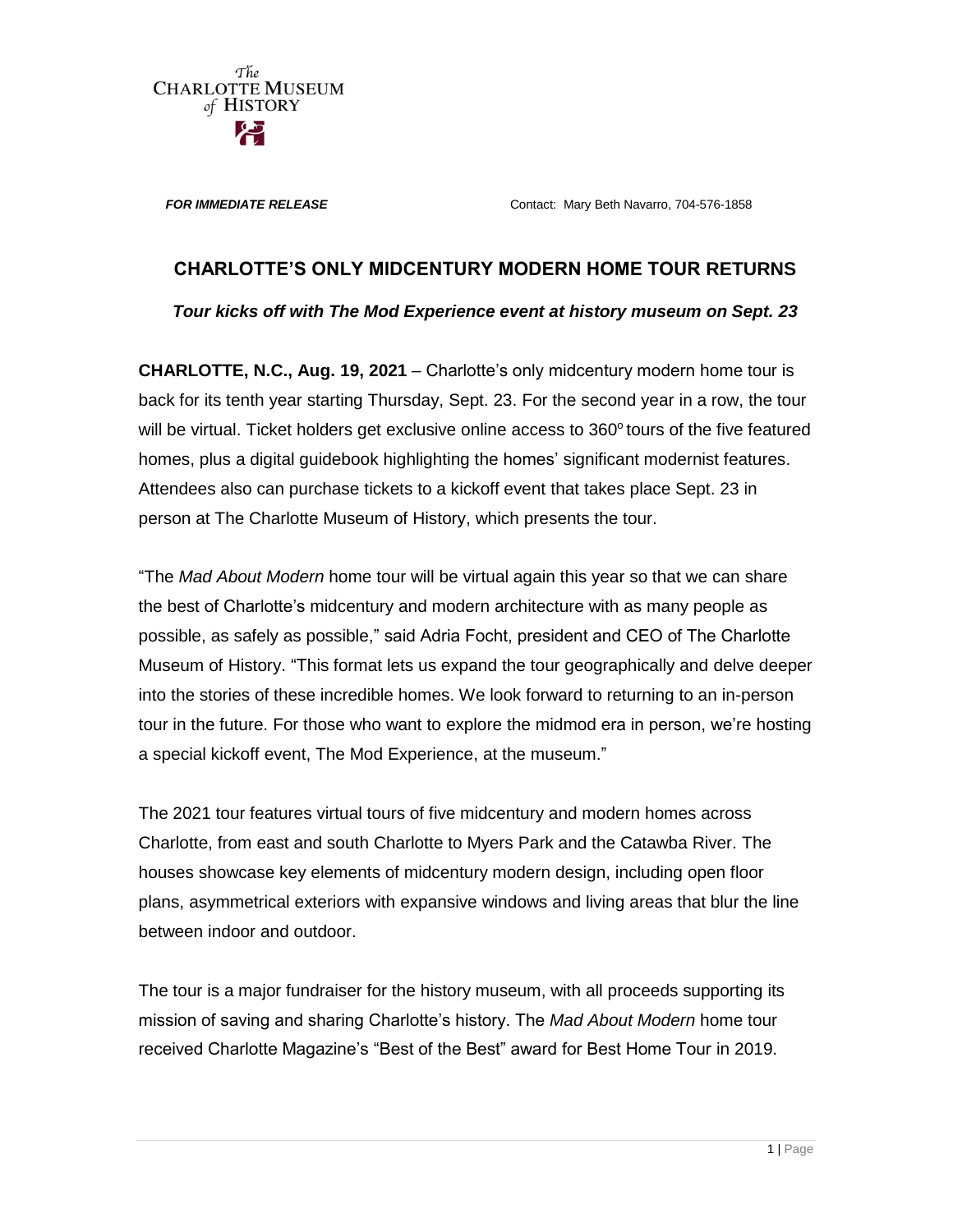## **The Mod Experience at the History Museum on Sept. 23**

The museum will host a kickoff party and fundraiser on Sept 23. The Mod Experience event takes place outdoors and inside the museum and features a midcentury modern pop-up exhibit, midcentury-themed activities and a costume contest for best midmod attire. The pop-up exhibit includes iconic midcentury modern furniture and accessories, including an original Eames chair, from Fos Restoration Co.

## **2021 TOUR HOMES**

## **Amos Smith Road**

*Catawba River. Built in 1958. Three bedrooms, one bath.* This classic midcentury modern ranch home offers a peaceful retreat. Designed by notable Charlotte architect Murray Whisnant, the 1,400-square-foot house's expansive windows and outdoor living space give picturesque views of the Catawba River beyond. A key feature of Whisnant's design is the low-pitched, hipped roof with overhanging eaves that efficiently shade the floor-to-ceiling windows below. In the main living space, the preserved interior ceiling panels are pierced by a row of striking skylights.

## **Carlanda Circle**

*Selwyn Park neighborhood. Built in 1964. Four bedrooms, two baths.*  More commonly found in mountainside vacation spots, this 2,600-square-foot, midcentury A-Frame is a rare treat in the Queen City. The original owners hired Charlotte architect Friedrich Schmidt to design their home after seeing his church designs in The Charlotte Observer. The architect's previous work clearly influenced the double-height living space, which includes an impressive cathedral ceiling, plenty of natural light and an original metal fireplace that Schmidt also designed.

## **Coatbridge Lane**

*Wynwood neighborhood. Built in 1970. Three bedrooms, two baths.* More than 50 years after its construction, this post-and-beam ranch remains in near-perfect condition, giving a rare glimpse into midcentury modern living. The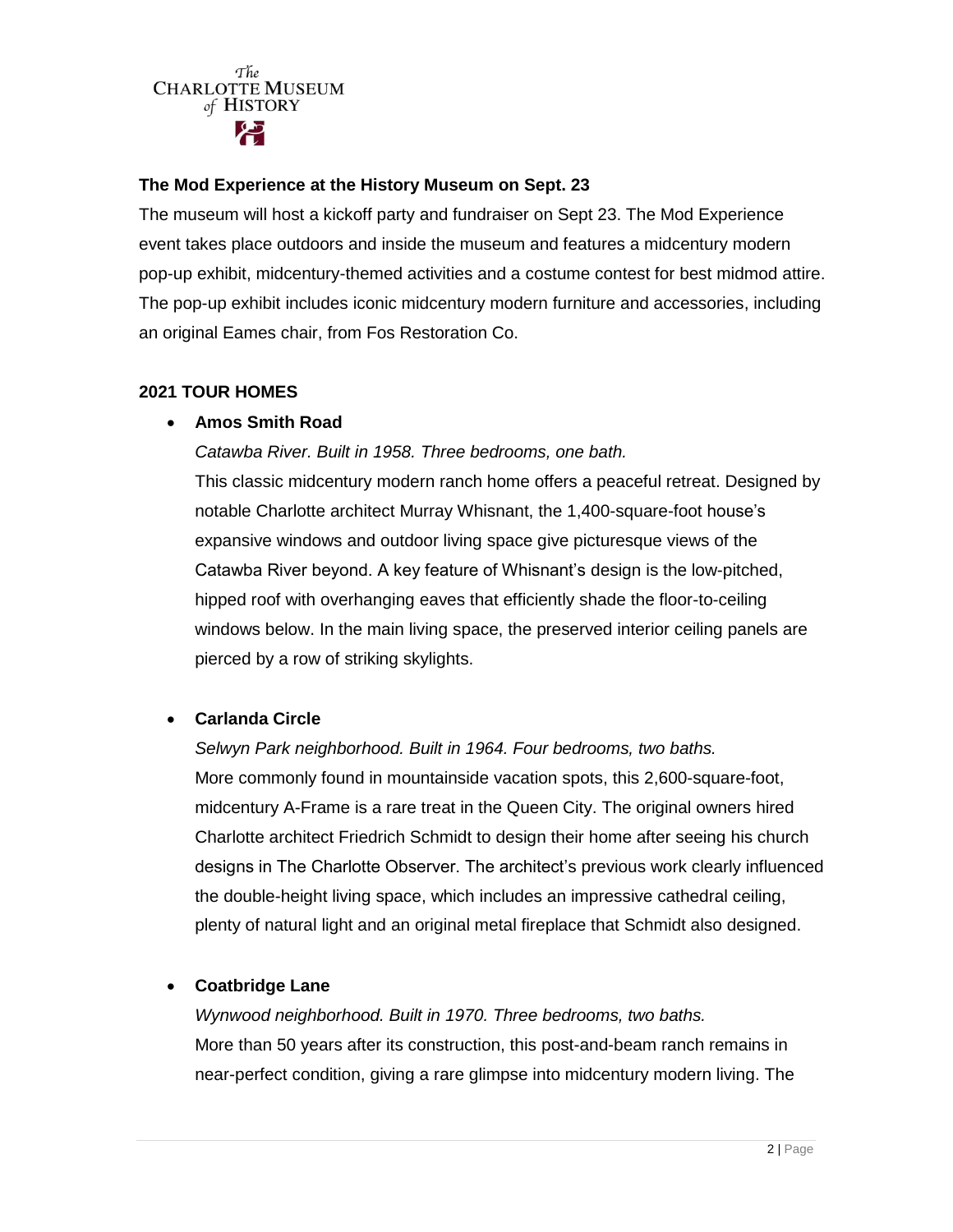> designer and original owner worked as a professor of philosophy at UNC Charlotte, where he taught, among other things, a course on utopian communities. Perhaps this design was an attempt to build his own personal utopia. The 1,959-square-foot house wraps around a serene courtyard. Large picture windows and skylights offer natural light and views of the wooded lot.

### **Colchester Place**

*Spring Valley neighborhood. Built in 1964. Three bedrooms, two-and-a-half baths.*

Surprisingly, this 1,895-square-foot house began as a standard model home. The only house on the tour with a single owner, the couple slowly built their dream home by adding several angular additions with unique skylights and windows to the basic structure. The wife is an accomplished painter, sculptor and architect. Her husband was a principal architect at the prolific Charlotte firm Hawkins-Kibler Associates. This beautiful and distinct house, along with its furnishings, is a testament to their creative talents.

## **East Providence Road**

*East Providence Estates neighborhood. Built in 1980. Three bedrooms, threeand-a-half baths.*

By far the largest home on this year's tour at 3,864 square feet, this late-period ranch is like a museum. The current owners are avid collectors of a wide variety of midcentury artifacts, including Eames furniture, Nelson lamps and vintage cameras. Throughout the day these carefully collected objects are illuminated by daylight from picture windows and a prominent clerestory, the row of windows that rise above the flat roofline. The design features an open floor plan that flows into a continuous outdoor deck.

Sponsorship opportunities for the 2021 *Mad About Modern* home tour are still available. Contact the museum at [info@charlottemuseum.org](mailto:info@charlottemuseum.org) for details or visit [madaboutmodern.com/sponsors.](https://www.madaboutmodern.com/sponsors)